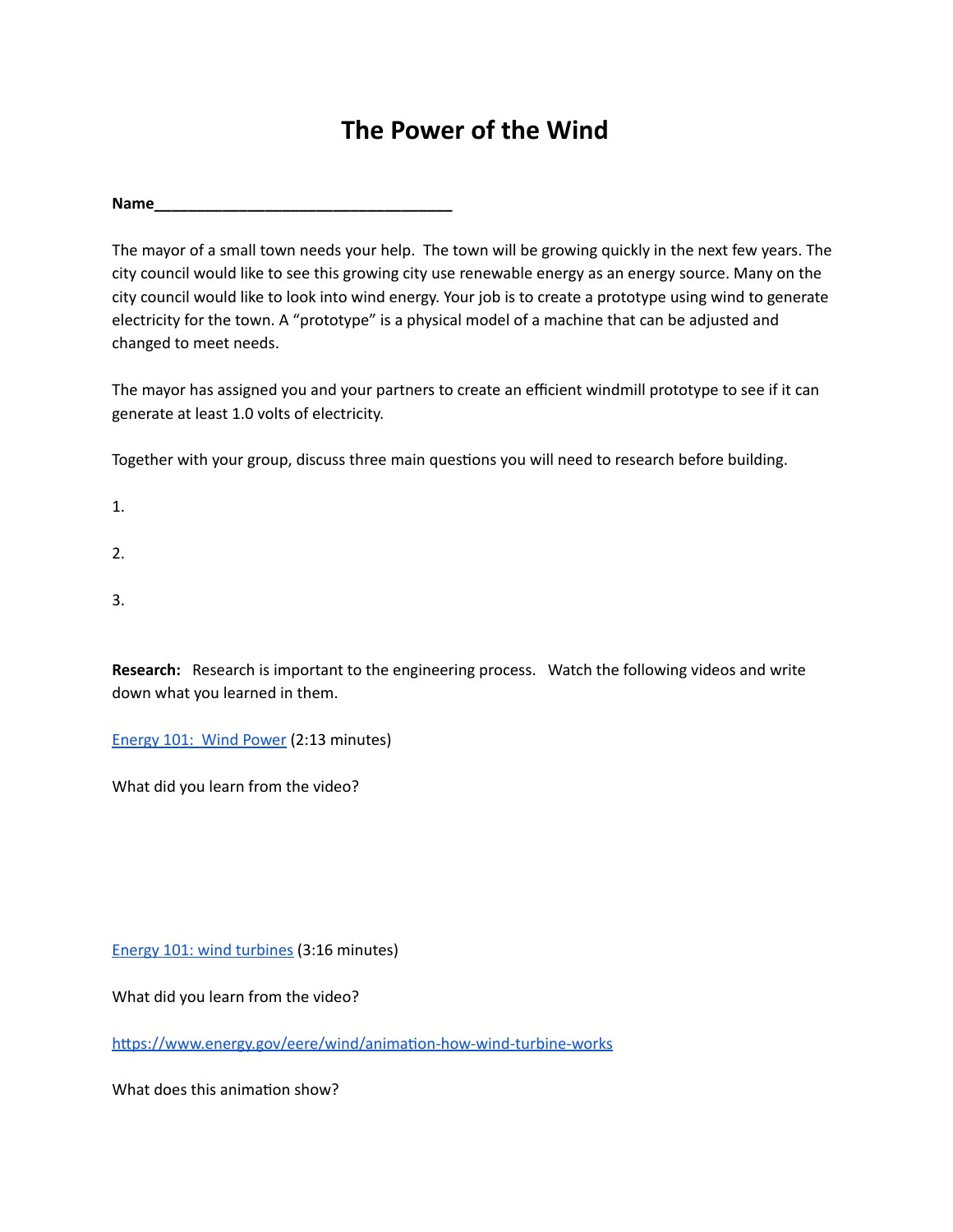**Criteria:** Create a windmill that can generate at least 1.0 volts of electricity on a voltmeter.

Constraints: Limited supplies-- Craft Sticks, low-temperature glue gun, glue sticks, different types of paper, Time: You have 1 hour to construct the windmill Blade Size

\_\_\_\_\_\_\_\_\_\_\_\_\_\_\_\_\_ Windmill Height\_\_\_\_\_\_\_\_\_\_\_\_\_\_\_

\_\_\_\_\_\_\_\_\_\_\_\_\_\_\_\_\_

Based on your research, draw a model of your windmill. Include dimensions of the blade, height of the windmill, location of the motor, and wires.

**List of supplies your group chose.**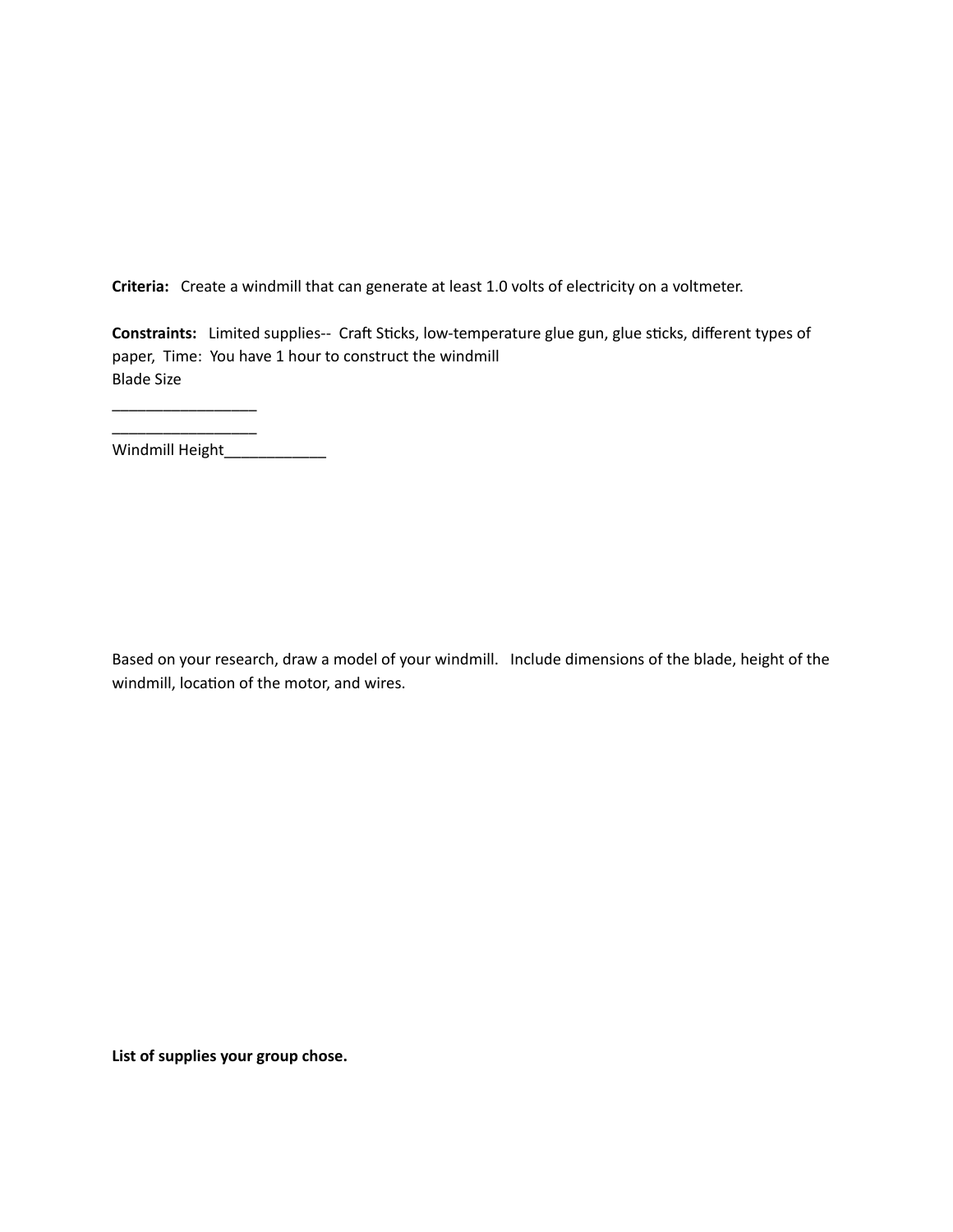Testing: Place your windmill in front of the fan. Record the number of volts created (the data) on the table below.

|              | Fan Test #1 | Fan Test #2 | Fan Test #3 | Observations |
|--------------|-------------|-------------|-------------|--------------|
| Low-Speed    |             |             |             |              |
| Medium-Speed |             |             |             |              |
| High-Speed   |             |             |             |              |

Analysis: Answer the following questions.

1) How did your windmill perform? Give some examples from your observations.

2) What changes do you need to make to the windmill to make it more efficient or fix issues during testing?

**Redesign:** Redesign your windmill by making changes to improve or reach the criteria. Then retest your design and record the results in the table below.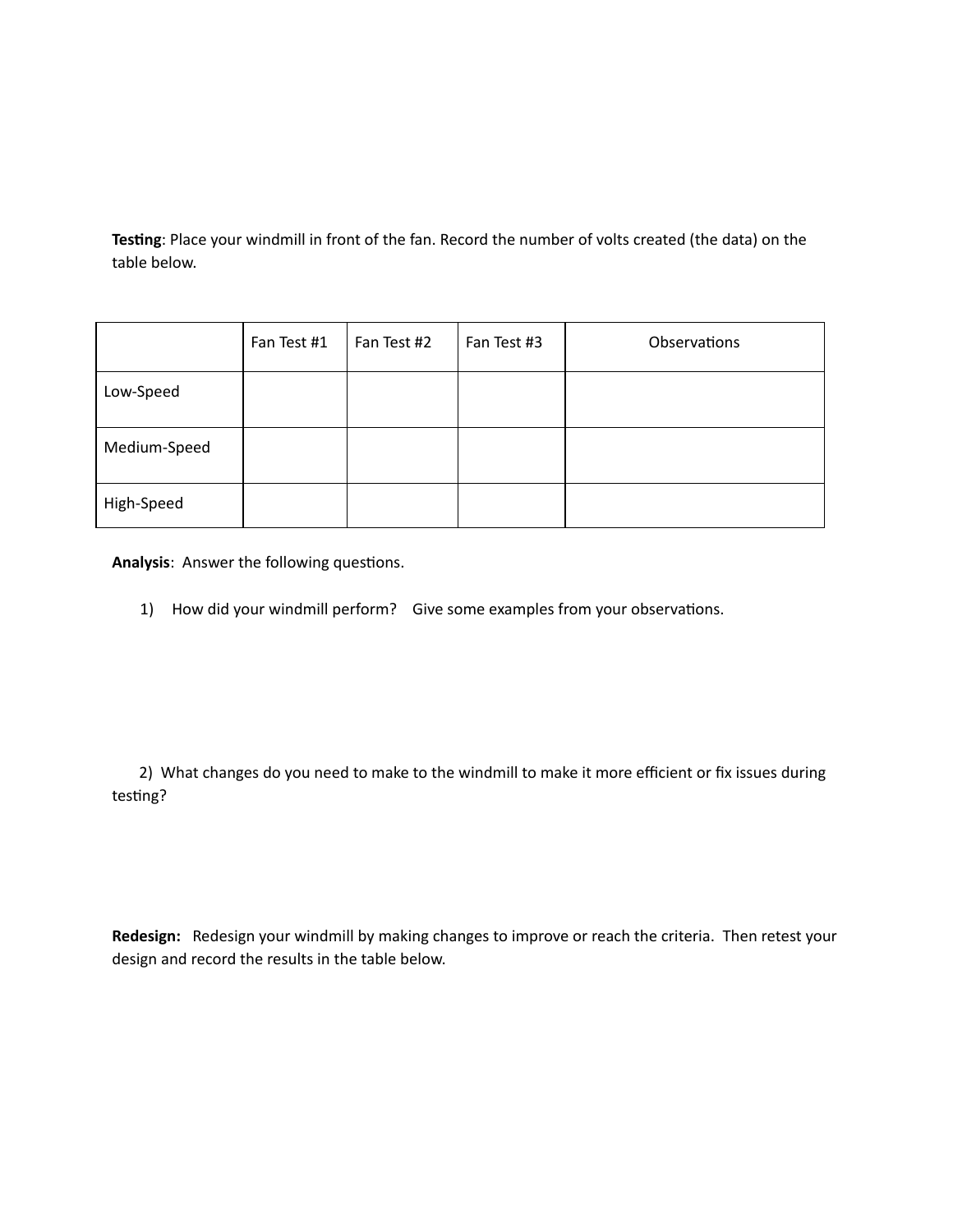|              | Fan Test #1 | Fan Test #2 | Fan Test #3 | Observations |
|--------------|-------------|-------------|-------------|--------------|
| Low-Speed    |             |             |             |              |
| Medium-Speed |             |             |             |              |
| High-Speed   |             |             |             |              |

Analysis: Answer the questions below.

1) Did your redesign meet the criteria? Why or Why not? Describe your observations.

2) What changes do you need to make to the windmill to make it more efficient or fix issues during testing? Use the space below to show any redesigns.

**Interpretation or Conclusion:** Answer the following questions about your project.

1) Did your prototype meet the Criteria? Why or why not? Did your group succeed in creating wind power? How did the redesign changes help your project?